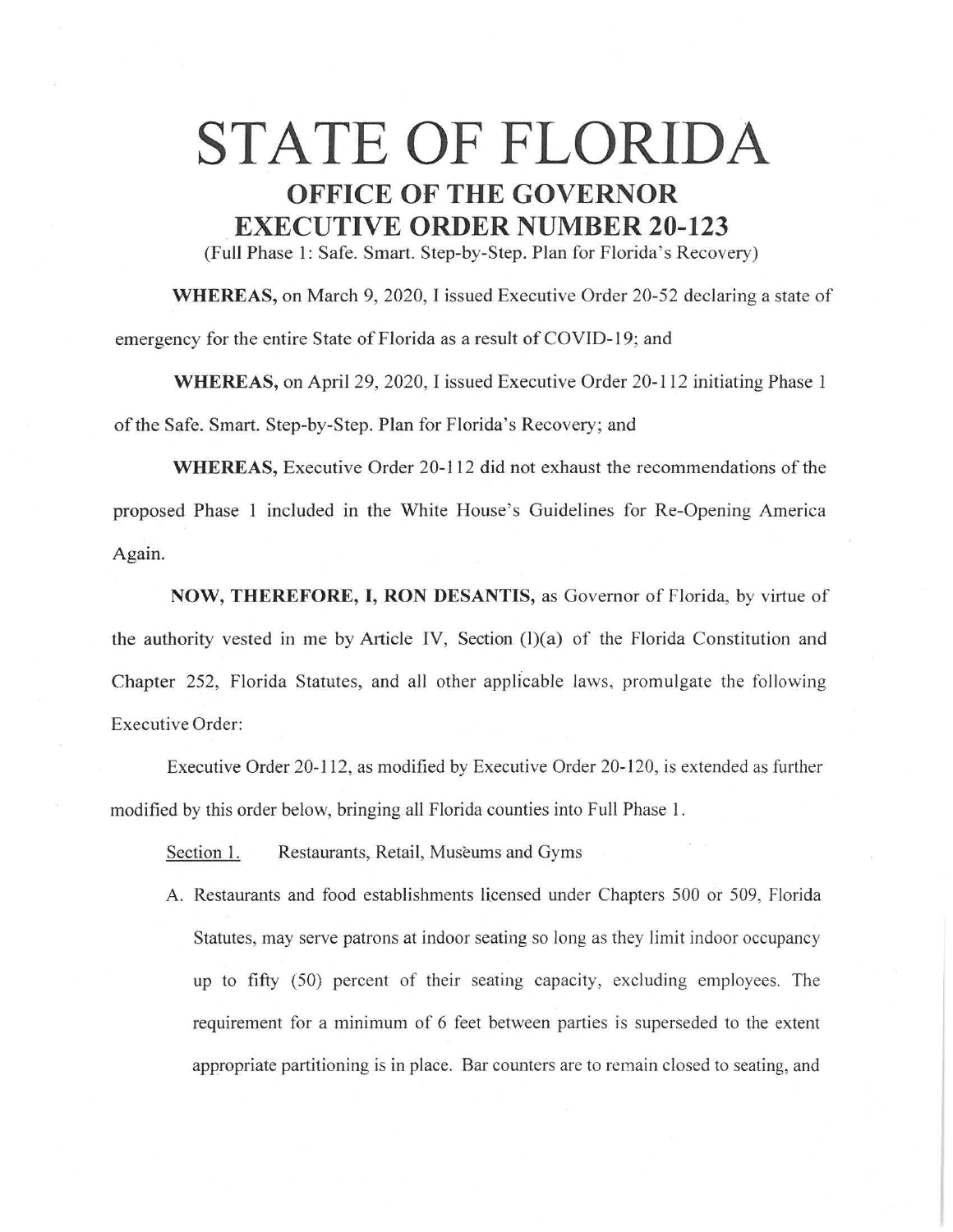outdoor seating remains available with social distancing. The Department of Business and Professional Regulation (DBPR) will post and update appropriate safety measures on its website.

- B. In-store retail sales establishments may operate up to fifty (50) percent of their building occupancy and abide by the safety guidelines issued by the CDC and OSHA.
- C. Museums and libraries may operate up to fifty (50) percent of their building occupancy, provided, however, that local public museums and local public libraries may operate only if permitted by local government.
- D. Gyms and fitness centers may operate up to fifty (50) percent of their building occupancy so long as they adopt safety measures including appropriate social distancing for classes and sufficient cleaning supplies to ensure, at a minimum, patrons' individual self-cleaning of surfaces and machines using sanitation wipes following each use. DBPR will post and update best practices on its website.

## Section 2. Professional Sports Venues

Professional sports may operate in the State of Florida and venues may host training, competitions, events and games. This provision shall preempt any local rule prohibiting a professional sports team conducting, or the operations of the venue from hosting, those sports activities at facilities in the State.

## Section 3. Amusement Parks

Amusement parks may submit a re-opening plan to the State of Florida that includes a proposed date for resumption of operations and proposed guidelines to ensure guest and staff safety. Requests to re-open must include an endorsement letter from the County Mayor or in absence of a county mayor from the City Mayor and County Administrator. This request shall